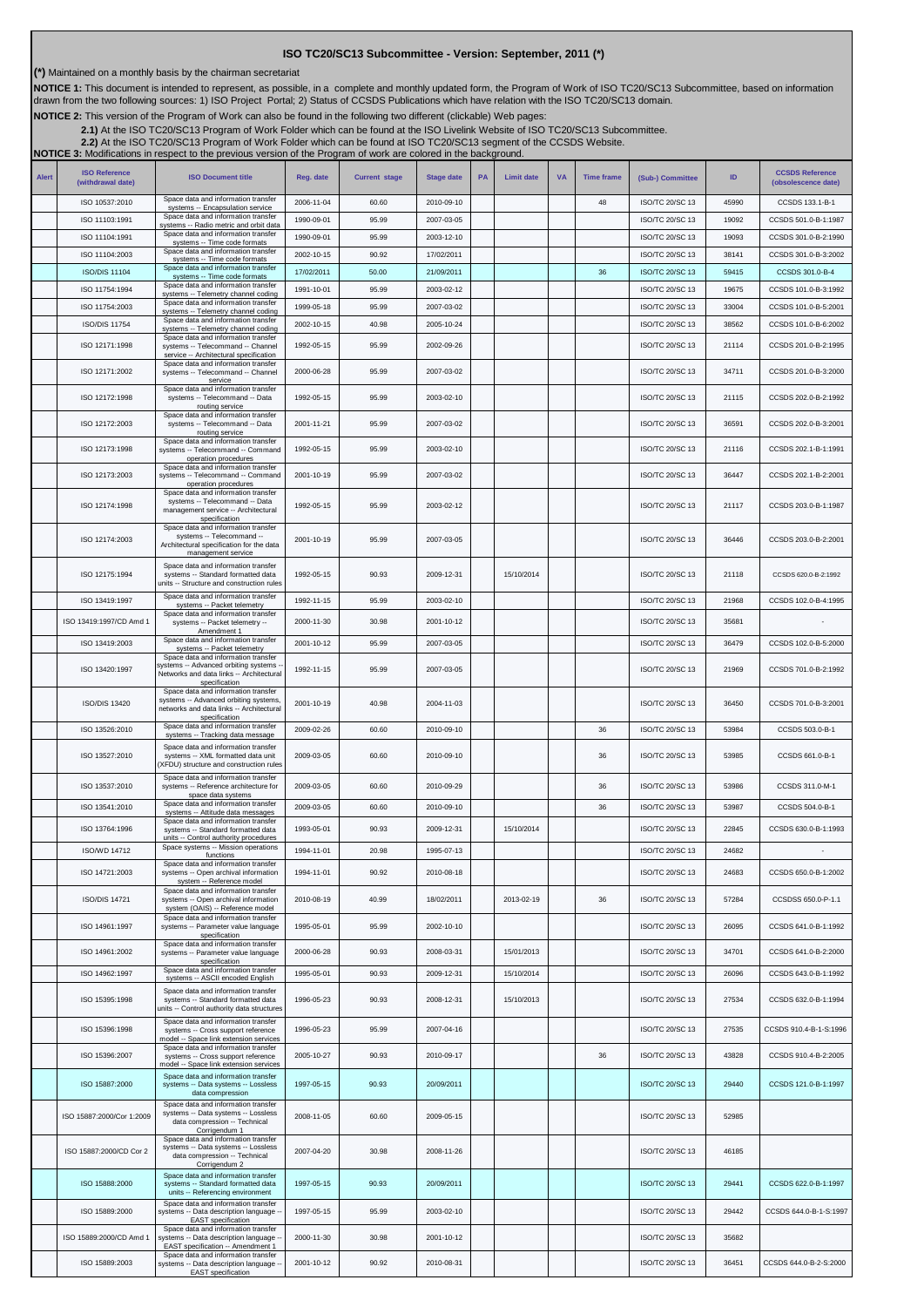|   | ISO 15889                 | Space data and information transfer<br>systems -- Data description language -<br><b>EAST</b> specification                                                            | 30/08/2010 | 60.00                                                      | 03/10/2011 |            | 36 | ISO/TC 20/SC 13        | 57320 | CCSDS 644.0-B-3         |
|---|---------------------------|-----------------------------------------------------------------------------------------------------------------------------------------------------------------------|------------|------------------------------------------------------------|------------|------------|----|------------------------|-------|-------------------------|
|   | <b>ISO/DIS 15890</b>      | Space data and information transfer<br>systems -- Advanced orbiting systems,<br>networks and data links -- Audio, video<br>and still-image communications<br>services | 1997-05-15 | 40.98                                                      | 2001-09-04 |            |    | ISO/TC 20/SC 13        | 29443 | CCSDS 704.0-B-1-S:1994  |
|   | ISO 15891:2000            | Space data and information transfer<br>systems -- Protocol specification for<br>space communications -- Network                                                       | 1997-05-15 | 95.99                                                      | 10/05/2011 |            |    | ISO/TC 20/SC 13        | 29444 | CCSDS 713.0-B-1:1999    |
|   | ISO 15892:2000            | Space data and information transfer<br>systems -- Protocol specification for                                                                                          | 1997-05-15 | 95.99                                                      | 10/05/2011 |            |    | ISO/TC 20/SC 13        | 29445 | CCSDS 713.5-B-1:1999    |
|   | ISO 15893:2000            | space communications -- Security<br>Space data and information transfer<br>systems -- Protocol specification for<br>space communications -- Transport<br>protocol     | 1997-05-15 | 95.99                                                      | 2010-09-10 |            |    | ISO/TC 20/SC 13        | 29446 | CCSDS 714.0-B-1:1999    |
|   | ISO 15893:2010            | Space data and information transfer<br>systems -- Space communications<br>protocol specification (SCPS) --                                                            | 2007-03-06 | 60.60                                                      | 2010-09-10 |            | 48 | ISO/TC 20/SC 13        | 45986 | CCSDS 714.0-B-2         |
|   | ISO 15894:2000            | Transport protocol (SCPS-TP)<br>Space data and information transfer<br>systems -- Protocol specification for<br>space communications -- File protocol                 | 1997-05-15 | 95.99                                                      | 10/05/2011 |            |    | ISO/TC 20/SC 13        | 29447 | CCSDS 717.0-B-1:1999    |
|   | ISO/DIS 16363             | Space data and information transfer<br>systems - Audit and certification of<br>trustworthy digital repositories                                                       | 2010-04-08 | 40.60                                                      | 23/02/2011 | 2012-10-08 | 36 | ISO/TC 20/SC 13        | 56510 | CCSDS 652.0-R-1         |
|   | ISO/CD 16919              | Requirements for bodies providing audit<br>and certification of candidate<br>trustworthy digital repositories                                                         | 2010-12-07 | 40.60                                                      | 20/06/2011 | 07/06/2013 | 36 | ISO/TC 20/SC 13        | 57950 | CCSDS 652.1-R.1         |
|   | <b>ISO/PRF 17107</b>      | Space data and information transfer<br>systems -- XML specification for<br>navigation data messages                                                                   | 20/01/2011 | 50.20 (Start date: 2011<br>09-23 End date: 2011<br>$10-23$ | 23/09/2011 | 20/07/2013 | 36 | ISO/TC 20/SC 13        | 59155 |                         |
|   | <b>ISO/DIS 17214</b>      | Space data and information transfer<br>systems -- Spacecraft onboard interface<br>services -- Time access service                                                     | 17/02/2011 | 50.00                                                      | 31/08/2011 | 21/09/2011 | 36 | ISO/TC 20/SC 13        | 59416 | CCSDS 872.0-M-1         |
|   | ISO 17355:2003            | Space data and information transfer<br>systems -- CCSDS file delivery protocol                                                                                        | 1999-05-18 | 95.99                                                      | 2004-05-18 |            |    | ISO/TC 20/SC 13        | 33005 | CCSDS 727.0-B-1 S:2002  |
|   | ISO 17355:2004            | Space data and information transfer<br>systems -- CCSDS file delivery protocol                                                                                        | 2002-10-15 | 95.99                                                      | 2007-05-07 |            |    | ISO/TC 20/SC 13        | 38593 |                         |
|   | ISO 17355:2007            | Space data and information transfer<br>systems -- CCSDS file delivery protocol                                                                                        | 2005-10-27 | 90.92                                                      | 2007-08-10 |            | 36 | ISO/TC 20/SC 13        | 43829 | CCSDS 727.0-B-3 S: 2005 |
| O | ISO/CD 17355              | Space data and information transfer<br>systems -- CCSDS file delivery protocol                                                                                        | 2007-08-10 | 30.98                                                      | 2010-03-05 |            | 48 | ISO/TC 20/SC 13        | 50246 | CCSDS 727.0-B-4: 2007   |
|   | ISO 17433:2001            | Space data and information transfer<br>systems -- Packet telemetry services                                                                                           | 1998-06-30 | 95.99                                                      | 2003-02-11 |            |    | ISO/TC 20/SC 13        | 28460 | CCSDS 103.0-B-1 S:1996  |
|   | ISO 17433:2003            | Space data and information transfer<br>systems -- Packet telemetry services                                                                                           | 2001-10-19 | 95.99                                                      | 2007-03-05 |            |    | ISO/TC 20/SC 13        | 36448 | CCSDS 103.0-B-2 S:2001  |
|   | ISO 20652:2006            | Space data and information transfer<br>systems -- Producer-archive interface -<br>Methodology abstract standard                                                       | 2003-04-10 | 90.93                                                      | 2009-06-30 | 15/04/2014 |    | ISO/TC 20/SC 13        | 39577 | CCSDS 651.0-M-1:2004    |
|   | ISO 21459:2006            | Space data and information transfer<br>systems -- Proximity-1 space link<br>protocol -- Coding and synchronization<br>sublayer                                        | 2004-01-09 | 90.93                                                      | 2009-12-31 | 15/10/2014 | 48 | ISO/TC 20/SC 13        | 40247 | CCSDS 211.2-B-1:2003    |
|   | ISO 21460:2006            | Space data and information transfer<br>systems -- Proximity-1 space link<br>protocol -- Physical layer                                                                | 2004-01-09 | 95.99                                                      | 2007-10-10 |            | 48 | ISO/TC 20/SC 13        | 40248 | CCSDS 211.1-B-1         |
|   | ISO 21460:2007            | Space data and information transfer<br>systems -- Proximity-1 space link<br>protocol -- Physical layer                                                                | 2006-09-12 | 90.93                                                      | 20/09/2011 |            | 36 | ISO/TC 20/SC 13        | 44999 | CCSDS 211.1-B-3         |
|   | ISO 21961:2003            | Space data and information transfer<br>systems -- Data entity dictionary<br>specification language (DEDSL) --<br>Abstract syntax                                      | 2001-06-29 | 90.93                                                      | 2008-06-30 | 15/04/2013 |    | ISO/TC 20/SC 13        | 36036 | CCSDS 647.1-B-1:2001    |
|   | ISO 21962:2003            | Space data and information transfer<br>systems -- Data entity dictionary<br>specification language (DEDSL) -- PVL<br>syntax                                           | 2001-06-29 | 90.93                                                      | 2008-06-30 | 15/04/2013 |    | ISO/TC 20/SC 13        | 36037 | CCSDS 647.2-B-1:2001    |
|   | ISO 22641:2005            | Space data and information transfer<br>systems -- TM (telemetry)<br>synchronization and channel coding                                                                | 2001-10-12 | 90.93                                                      | 2008-12-31 | 15/10/2013 |    | ISO/TC 20/SC 13        | 36375 | CCSDS 131.0-B-1:2003    |
|   | ISO 22642:2005            | Space data and information transfer<br>systems -- TC (telecommand)<br>synchronization and channel coding<br>Space data and information transfer                       | 2001-10-12 | 90.93                                                      | 2008-12-31 | 15/10/2013 |    | ISO/TC 20/SC 13        | 36376 | CCSDS 231.0-B-1:2003    |
|   | ISO 22642:2005/Cor 1:2007 | systems -- TC (telecommand)<br>synchronization and channel coding --<br>Technical Corrigendum 1                                                                       | 2007-08-21 | 60.60                                                      | 2007-10-03 |            |    | <b>ISO/TC 20/SC 13</b> | 50342 |                         |
|   | ISO 22643:2003            | Space data and information transfer<br>systems -- Data entity dictionary<br>specification language (DEDSL) --<br>XML/DTD Syntax                                       | 2001-07-20 | 90.93                                                      | 2009-04-01 | 15/04/2014 |    | ISO/TC 20/SC 13        | 36377 | CCSDS 647.3-B-1:2002    |
|   | <b>ISO/CD 22644</b>       | Space data and information transfer<br>systems -- Orbit data messages                                                                                                 | 12/10/2001 | 30.98                                                      | 03/11/2004 |            |    | ISO/TC 20/SC 13        | 36379 |                         |
|   | ISO 22644:2006            | Space data and information transfer<br>systems -- Orbit data messages                                                                                                 | 19/05/2005 | 90.92                                                      | 07/05/2008 |            | 36 | ISO/TC 20/SC 13        |       |                         |
|   | ISO 22645:2005            | Space data and information transfer<br>systems -- TM (telemetry) space data<br>link protocol                                                                          | 2001-10-12 | 90.93                                                      | 2008-12-31 | 15/10/2013 |    | ISO/TC 20/SC 13        | 36380 | CCSDS 132.0-B-1:2003    |
|   | ISO 22646:2005            | Space data and information transfer<br>systems -- Space packet protocol                                                                                               | 2001-10-12 | 90.93                                                      | 2008-12-31 | 15/10/2013 |    | ISO/TC 20/SC 13        | 36381 | CCSDS 133.0-B-1:2003    |
|   | ISO 22647:2006            | Space data and information transfer<br>systems -- Space link identifiers                                                                                              | 2001-10-12 | 95.99                                                      | 2010-09-10 |            |    | ISO/TC 20/SC 13        | 36383 | CCSDS 135.0-B-1:2002    |
|   | ISO 22647:2010            | Space data and information transfer<br>systems -- Space link identifiers<br>Space data and information transfer                                                       | 2007-03-14 | 60.60                                                      | 2010-09-10 |            | 48 | ISO/TC 20/SC 13        | 45987 | CCSDS 135.0-B-3         |
|   | ISO 22663:2006            | systems -- Proximity-1 space link<br>protocol -- Data link layer<br>Space data and information transfer                                                               | 2001-10-12 | 95.99                                                      | 2007-10-10 |            |    | ISO/TC 20/SC 13        | 36386 | CCSDS 211.0-B-3:2004    |
|   | ISO 22663:2007            | systems -- Proximity-1 space link<br>protocol -- Data link layer<br>Space data and information transfer                                                               | 2006-09-12 | 90.93                                                      | 20/09/2011 |            | 36 | <b>ISO/TC 20/SC 13</b> | 45000 | CCSDS 211.0-B-4         |
|   | ISO 22664:2005            | systems -- TC (telecommand) space<br>data link protocol<br>Space data and information transfer                                                                        | 2001-10-12 | 90.93                                                      | 2008-12-31 | 15/10/2013 |    | ISO/TC 20/SC 13        | 36389 | CCSDS 232.0-B-1:2003    |
|   | ISO 22666:2005            | systems -- AOS (advanced orbiting<br>systems) space data link protocol<br>Space data and information transfer                                                         | 2001-10-12 | 95.99                                                      | 2007-08-15 |            |    | ISO/TC 20/SC 13        | 36391 | CCSDS 732.0-B-1:2003    |
|   | ISO 22666:2007            | systems -- AOS (advanced orbiting<br>systems) space data link protocol                                                                                                | 2006-06-23 | 90.92                                                      | 22/09/2011 |            | 36 | <b>ISO/TC 20/SC 13</b> | 44866 | CCSDS 732.0-B-2         |
|   | <b>ISO/CD 22666</b>       | Space data and information transfer<br>systems -- AOS (advanced orbiting<br>systems) space data link protocol                                                         | 22/09/2011 | 30.99                                                      | 22/09/2011 | 22/03/2013 | 36 | <b>ISO/TC 20/SC 13</b> | 60519 |                         |
|   | ISO 22667:2005            | Space data and information transfer<br>systems -- Communication operations<br>Procedure-1                                                                             | 2001-10-12 | 90.93                                                      | 2008-12-31 | 15/10/2013 |    | ISO/TC 20/SC 13        | 36392 | CCSDS 232.1-B-1:2003    |
|   | ISO/WD 22668              | Space data and information transfer<br>systems -- Space link extension (SLE)<br>Service management specification                                                      | 2001-10-12 | 20.98                                                      | 2003-11-07 |            |    | <b>ISO/TC 20/SC 13</b> | 36393 |                         |
|   | ISO 22669:2003            | Space data and information transfer<br>systems -- Space link extension (SLE)<br>Return-all-frames service                                                             | 2001-10-12 | 95.99                                                      | 2007-01-26 |            |    | <b>ISO/TC 20/SC 13</b> | 36394 | CCSDS 911.1-B-1:2002    |
|   | ISO 22669:2007            | Space data and information transfer<br>systems -- Space link extension (SLE)<br>Return-all-frames service<br>Space data and information transfer                      | 2004-12-08 | 90.93                                                      | 2010-06-30 |            | 36 | ISO/TC 20/SC 13        | 43442 | CCSDS 911.1-B-2         |
|   | ISO 22670:2006            | systems -- Space link extension (SLE)<br>Return-channel-frames service                                                                                                | 2001-10-12 | 90.93                                                      | 2009-06-30 | 15/04/2014 |    | ISO/TC 20/SC 13        | 36395 | CCSDS 911.2-B-1:2004    |
|   | ISO 22671:2005            | Space data and information transfer<br>systems -- Space link extension (SLE)<br>Forward command link transmission<br>unit (CLTU)                                      | 2001-10-12 | 95.99                                                      | 2007-01-26 |            |    | <b>ISO/TC 20/SC 13</b> | 36396 | CCSDS 912.1-B-1:2002    |